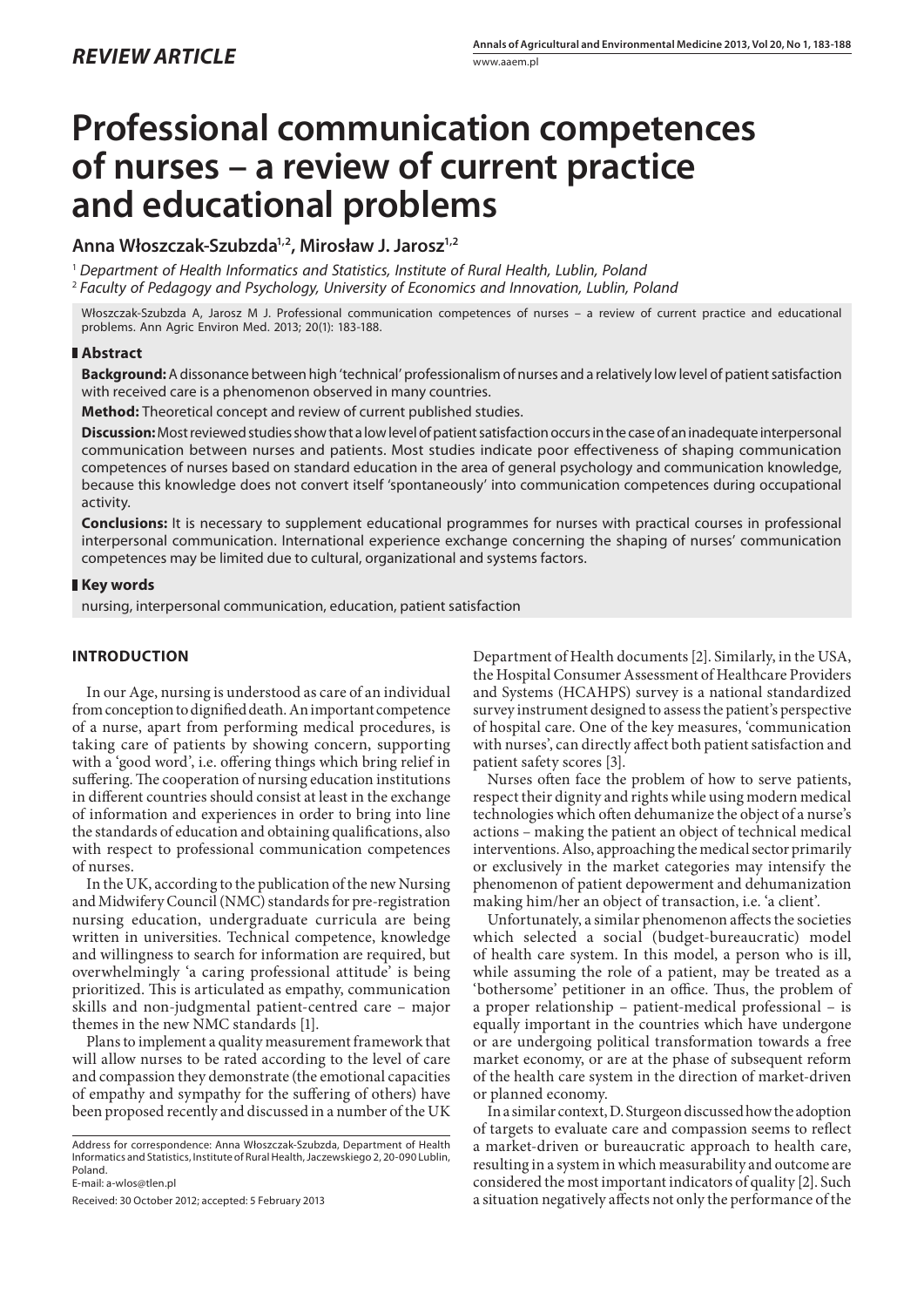profession and fulfilling the role of a nurse, but also exerts an unfavourable effect on those who are ill in their fulfilment of the role of patients. Therefore, the construction of procedural (technical) qualifications of nurses must be accompanied by developing communication competences indispensable for adequate, empathic relationships with others [4].

The extent to which this emphatic 'sensitization' exists and the level of nurses' professionalism is evaluated today by the patients, and the care cannot be considered as being of high quality unless the patient is satisfied [5]. Obviously, it is relatively difficult to define what patient satisfaction is. It is certain that it comes from the realm of subjectivity which, however, does not in any way decrease its importance in the shaping of the professional attitudes of nurses. The perception of this relationship exerts a very significant effect on the planning of patient care, and more comprehensively, on education in this respect of the students of nursing and improvement of the nursing staff already performing the profession. A patient's sense of satisfaction from the care received has very many sources, including previous contacts with medical professionals, course of the disease, behaviours related with the feeling of helplessness and impotence, selfevaluation, level of support from significant others, religious beliefs, or general attitude towards life. Considering the communication skills in the work of a nurse, as well as in education in this profession, facilitates work and at the same time, elevates the level of both nurse and patient satisfaction which, in turn, affects the level of a patient's activity in the process of treatment and the intensity of cooperation with a nurse. As a result, this all translates into the ultimate effectiveness of a medical intervention [6].

## **Theoretical background**

In nursing, similarly to other domains, three scopes of competences contribute to the professionalism in the area of communication: 1) motivation, 2) knowledge and 3) skills.

**Motivation** biases the behaviour of an individual towards the achievement of specified states of affairs which are important for this individual. The motivation process consists of a set of individual motives. A motive may be termed an experience stimulating an individual to action, or refraining from or hindering its performance. Communication motivation is an inspiration, engagement and encouragement to contact with others (patients or coworkers). By its definition, communication encompasses respect, tolerance for dissimilarity, respect for rights, and non-violation of another person's limits.

**Knowledge** of interpersonal communication covers contents concerning what should be said or done in specified situations, as well as procedures based on which these contents will be introduced into practice. It is necessary to recognize the complexity of interpersonal contacts; however, only its adequate application in practice makes a person communicatively competent [7, 8]. Communication knowledge, although indispensable for a basic recognition of the scope of communication problems, is poorly occupationally useful for nurses if not accompanied by skills.

Communication **skills** include, among other things,

emotional intelligence, i.e. personal competences of an individual, understood as skills of recognizing own emotional states and the emotional states of others, as well as skills of using own emotions and coping with emotional states of others which, in spite of the common opinion, may be trained and developed. Three main models of emotional intelligence delineate the scope of communication skills. Emotional intelligence covers the capability of understanding oneself and one's own emotions, managing and controlling these emotions, capability for self-motivation, empathy and skills of a social character. Peter Salovey et al. mention four spheres contributing to emotional intelligence: perception of emotions, supporting thinking by means of emotions, understanding emotions and regulating emotions [9].

According to Rauven Baron, emotional intelligence consists of five components: intrapersonal intelligence, interpersonal intelligence, coping with stress and capability for adaptation and general mood [8].

Within emotional intelligence it is recommended that nurses should be educated, among other things, in three main groups of competences:

- 1. Psychological competences (relations with oneself, i.e. skills from the scope of intrapersonal intelligence):
- self-awareness: skills of recognizing own emotional states, knowledge of own feelings, values, preferences, possibilities and intuitive assessments, i.e. emotional awareness;
- self-evaluation: self-esteem, self-confidence, awareness of own capabilities, skills and one's own limitations; skills of experiencing oneself irrespective of the judgements of others;
- • self-control and self-regulation: skills of consciously reacting to external stimuli and regulation of own emotional states; skill of coping with stress, shaping own emotions according to oneself, with own standards, principles and adopted values.
- 2. Social competences (relations with others, i.e. skills from the scope of interpersonal communication):
- empathy: skills of understanding the emotional states of others, becoming aware of their feelings, needs and adopted values, i.e. the understanding of others, sensitivity to their sensations; attitude biased towards providing assistance and supporting others; capability for perceiving and understanding social relations;
- • assertiveness: possessing and expressing one's own opinion, and direct, open expression of emotions, attitudes and adopted values within limits which do not violate the rights and psychical territory of others; capability for defending own rights without violation of the rights of others to defend them;
- persuasion: skills of rousing in others the desired behaviours and reactions, i.e. exerting an effect on others; skills of winning others over on behalf of agreement, skills of alleviating conflicts (necessary in health promoting education);
- • leadership: capability to create visions and stimulate human motivation for their performance; capability to win over followers.
- cooperation: capability for relationship building and cooperation with others, team working skills on behalf of the achievement of common goals, skills of collective performance of tasks and mutual problem solving.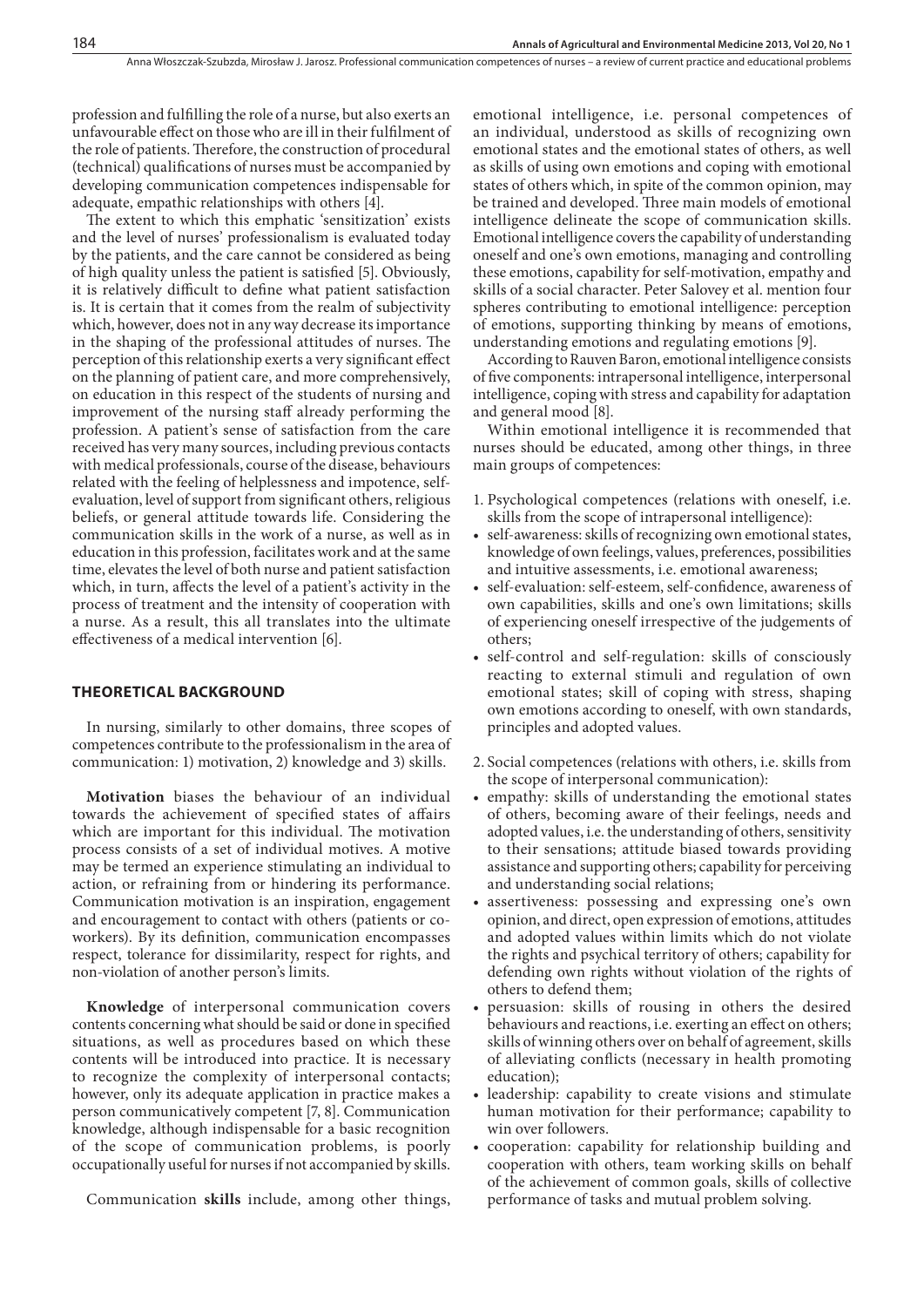Anna Włoszczak-Szubzda, Mirosław J. Jarosz . Professional communication competences of nurses – a review of current practice and educational problems

- 3. Praxeological competences (in other terms acting competences – our relation to tasks, challenges and actions):
- motivation: own involvement, emotional predispositions which lead to new goals or facilitate their achievement, i.e. striving towards achievements, initiative and optimism;
- adaptation skills: skills of managing one's own internal states; skills of coping in a changing environment, flexibility in adjustment to changes in the surroundings, capability for acting and undertaking decisions under stress;
- conscientiousness: capability of assuming responsibility for tasks and their performance; skills of drawing satisfaction from the duties performed; consistency in acting, in concordance with self-adopted standards.

Other concepts associated with medical professional interpersonal competences which are worth mentioning are: moral imagination, accord and trust, and 'therapeutic emplotment'.

Skilled communication in medical practice requires students to move beyond simply learning superficial communication techniques and behaviours. A conceptualization of **moral imagination** is usually drawn from the works of Hume, Aristotle and Gadamer. Students must exercise moral imagination on two levels: towards the direct communication exchange before them; and to the representative nature of simulation encounters. The limits of moral imagination in simulation-based education must be carefully considered [10].

**Trust** has been identified in the literature as being a crucial element in establishing an effective nurse- patient relationship. Before a nurse can achieve a trusting relationship with a patient, he/she first has to develop a rapport with them. Rapport is a term used to describe, in common terms, the relationship of two or more people who are '*in sync'* or '*on the same wave length'* because they feel similar and/or relate well to each other [11].

**'Therapeutic emplotment'** develops from two philosophical strains: one emphasizing the connection of speech to actions, the other the linguistically mediated nature of human experience. 'Therapeutic emplotment' is the creation of story-like structures through therapist-patient interactions which encourage the patient to see therapy as integral to healing. Nursing 'therapeutic emplotment' may provide nurses with a way of improving communication and relationship skills [12].

#### **Current issues and discussions**

Dissonance between the high 'technical' professionalism of nurses and a relatively low level of patient satisfaction with care received is a phenomenon observed in many countries. Some studies show that the above-mentioned situation occurs in the case of an inadequate interpersonal communication between health care professionals and patients.

Our review of literature concerning this situation was based, among other things, on the analysis of the PubMed database. Key concepts were traced related with communication competences of nurses. The search was performed without a time filter, therefore, the results concern reports which have been published since the 40s of the last century. On the background of publications pertaining to nursing in general (the entry 'nursing'= 549,720 reports) the remaining entries were represented as follows: 'patient satisfaction' – 61,433 reports, 'communication skills'– 5,280 reports, and 'interpersonal communication' – 748 reports.

Conjunctive relation (operator AND) of the abovementioned keywords in the PubMed database enquiries provided the following results:

- nursing AND 'patient satisfaction' 6,699 reports;
- nursing AND 'communication skills'- 892 reports;
- nursing AND 'interpersonal communication'- 117 reports;
- nursing AND 'patient satisfaction' AND 'communication skills'- 52 reports;
- 'patient satisfaction' AND 'communication skills'- 360 reports;
- 'patient satisfaction' AND 'interpersonal communication'- 33 reports;
- nursing AND 'patient satisfaction' AND 'communication skills' AND 'interpersonal communication'- 2 reports.

Considering the above-presented combinations it is a thought-provoking fact that in the reports registered in the PubMed database the entries 'patient satisfaction' and 'communication skills' are relatively poorly related (only 360 reports), and the entries 'patient satisfaction' and 'interpersonal communication' are even less related (only 33 reports). Furthermore, the conjunction of the entries: 'nursing' + 'patient satisfaction'+ 'interpersonal communication' + 'communication skills' resulted in paucity of reports, despite the fact that these entries do not seem to be very distant with respect to their content. In consequence, we applied the method of searching 'by tracing', i.e. searching for reports concerning the investigated scope of problems in references to the reports which had been previously found based on the conjunction of the entry 'nursing' with not more than one of the above-mentioned concepts.

In this way, we found that literature concerning the scope of problems discussed is comprehensive and has been the subject of many reports of a review or meta-analysis character. At the beginning of this century, the impact of training programmes on nursing communication was called into question by Kruijveret et al. [13]. The recent meta-analysis showed a moderate effect of communication skills training (CST) on communication behaviour. Patients might benefit from specifically trained health professionals, but strong studies are lacking. Despite this, applying CST for professionals is a promising approach to change their communication behaviour and attitudes [14, 15]. Another article reports on a systematic review of qualitative studies on patients' experiences of preoperative communication with healthcare professionals. The authors conclude that communication is critical for providing efficient care to patients. However, healthcare professionals showed different needs and feelings for communication [16].

The communication skills and art associated with nursing services are neither innate nor automatic. Communication skills are acquired and refined only through practice.<sup>3</sup> Some results suggest that a communication skills training programme could be valuable for reinforcing basic/intuitive communication strategies, assisting in the acquisition of new skills, and ensuring communication supply availability [17, 18, 19].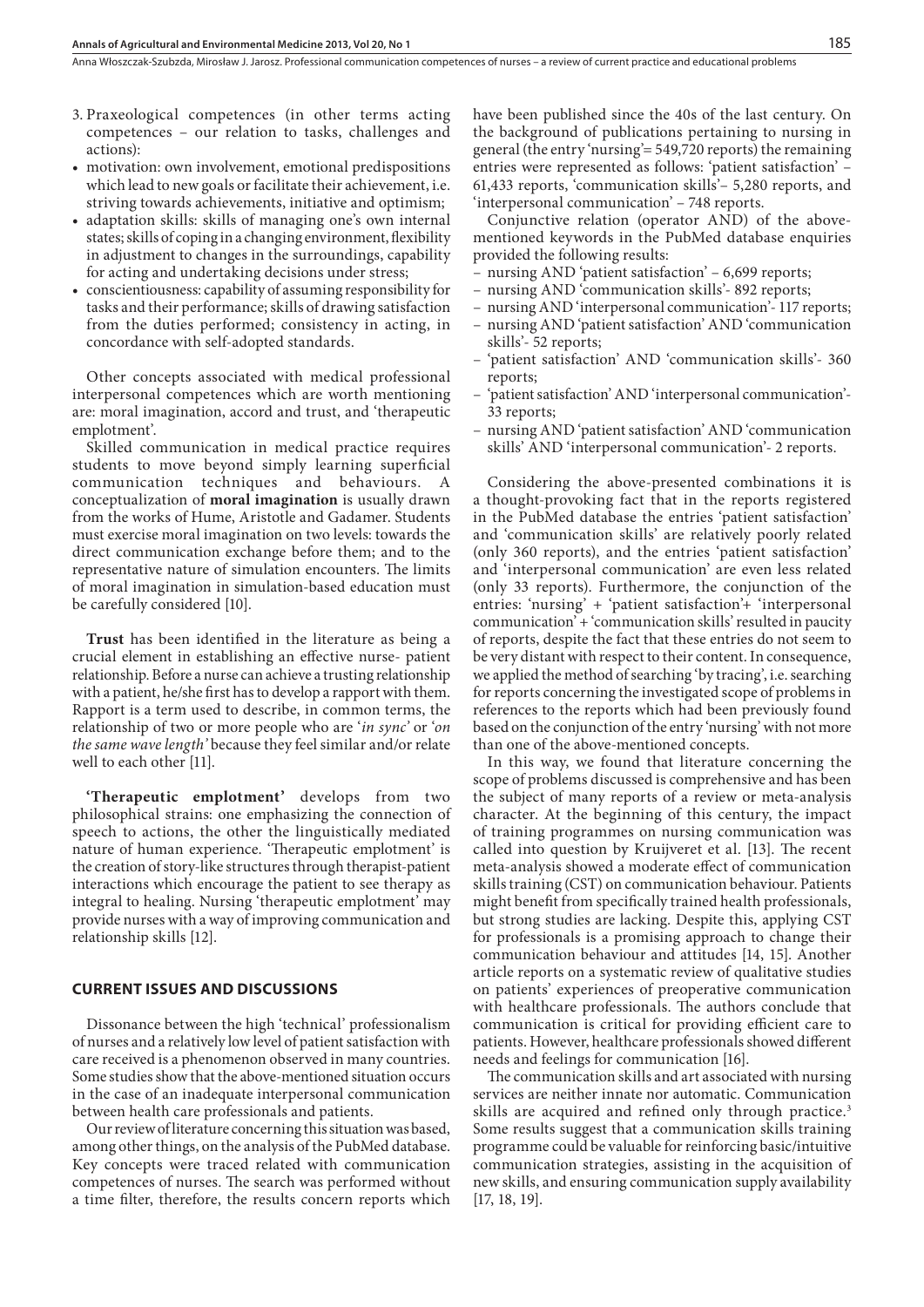Effective communication is a vital component of nursing care; however, nurses often lack the skills to communicate with patients and other health care professionals. Communication skills training programmes are frequently used to develop these skills. However, there is a paucity of data on how to evaluate such courses in the best way [20]. A number of recent developments in medical and nursing education have highlighted the importance of communication and consultation skills (CCS). Although such skills are taught in all medical and nursing undergraduate curriculums, there is no comprehensive screening or assessment programme of CCS [21].

Empathic communication skills are critical for providing high-quality nursing care to holistically understand the patient's perspective. Implications for practice explore the utility of empathy instruments in nurse education, such as empathy progression through the curriculum. For nursing educators, the development of instruments to measure the effectiveness of teaching strategies and pedagogy for empathy enhancement in practice is important [22]. Some authors use the Empathic Communication Skills Scale (ECSS) and the Empathic Tendency Scale (ETS) to evaluate the empathic skills and the empathetic tendency of nursing students. Their findings have shown that empathic skills are developed during undergraduate nursing education. However, at the same time, the empathetic tendency has been in decline [23].

The aim of another study was to evaluate the relationship between students' self rating of their own communication ability and their satisfaction with a nurse training course, compared with an objective measure of communication skills [20]. A similar survey was conducted to gain insight into the role of European haematology nurses and identify their learning needs. The respondents believed that they were well trained, possessed good communication skills and played a key role within the multidisciplinary team. However, a small but significant number of nurses indicated that they had a limited role to play in patient education (42%), and only 38% agreed that they played an important role in facilitating patient choice [24]. Measuring patientcentred communication is notoriously difficult. There is a need for several measures as proxies for patient centeredness: empathetic behaviours, 'reciprocity', decreased biomedical talk, 'appropriate responses' and length of uninterrupted patient talk. Using real patients and assessing their satisfaction with communication may be the ideal method [25].

Other authors have underlined that a short course for nurses on handling difficult communication situations resulted in significant improvements in self-efficacy, but not in performance. Teaching communication skills in community-based settings is important for the safety and effectiveness of patient care. One possible approach is to focus on specific communication skills rather than a full suite of skills [26].

Many researchers and educators focus on psychiatric, oncologic and terminal care nursing. Some of them underline that psychiatric nursing is a specialty that emphasizes utilization of communication skills to develop therapeutic relationships. Patient simulation, including high fidelity human simulation (HFHS), is one method that may be used for students to practice and become proficient with communication skills in a simulated environment [27, 28, 29]. However, other findings indicate that training communicative skills using the group psycho-education

method can decrease the occupational stress of psychiatry ward nurses [30].

In oncology practice, communication skill (CS) training is useful for improving a nurse's ability to recognize the distress of patients diagnosed with cancer [31, 32]. Oncologic nurses have found educational intervention highly acceptable, and reported increased confidence in their ability to provide information and support for patient's parents, and to initiate discussion about emotional issues, as well as reduced use of blocking [33]. Communication skills are the key to quality end-of-life care. While learning general, transferable communication skills, such as therapeutic listening, has been common in nursing education, learning specific communication tools, such as breaking bad news, should also be the norm for nursing education [34]. An interactive educational workshop can improve end-of-life communication skills [35].

Depression is a common response among cancer and longterm care patients to their diagnosis and treatment; however, in about 50% of cases it remains undetected. The short training programme demonstrated success in improving nurse communication skills and confidence in dealing with patient depression [36].

Regardless of the nursing specialty, published studies have shown that a communication skills training course can improve the self-efficacy of health care professionals, and has shown a significant increase in patient-centredness and patient satisfaction concerning information and continuity of care, as well as high satisfaction of family members [37, 38]. At the same time, increase in self-control and communication skills and problem solving skills at the time of dealing with the patients and their relatives is a step in reducing one of the factors of violence at the workplace [39].

The taught and required scope of communication knowledge and skills, as well as the methods of discovering and developing communication motivations among pregraduate and post-graduate students of nursing, is an important issue. Some findings suggest that 'role-play' may have a place in teaching communication skills in nursing schools, as well as continuing education. Interdisciplinary communication training may provide even more effective learning [40]. Controversially, assessments by clinical supervisors indicate that communication training modules, including standardized patients and an Objective Structured Clinical Examination (OSCE), are superior to communication training modules with peer role-playing [41].

A learning experience which incorporates standardized patients and feedback from faculty facilitators can promote authentic inter-professional learning, and develop students' confidence to communicate in a team environment [42]. Similarly, another paper describes the implementation of a practice-change project for simultaneously developing collaboration and communication skills by pairing prelicensure student nurses in clinical assignments [43].

There are also more innovative and challenging proposals. One study describes an innovative assessment approach for first year nursing students which addressed the development of a beginning knowledge base in therapeutic communication. Use of a creative assessment approach, incorporating art creation, shows much promise in bridging the gap between a superficial understanding of concepts and an understanding characterised by deeper learning [44]. Another study assessed the effectiveness of a learner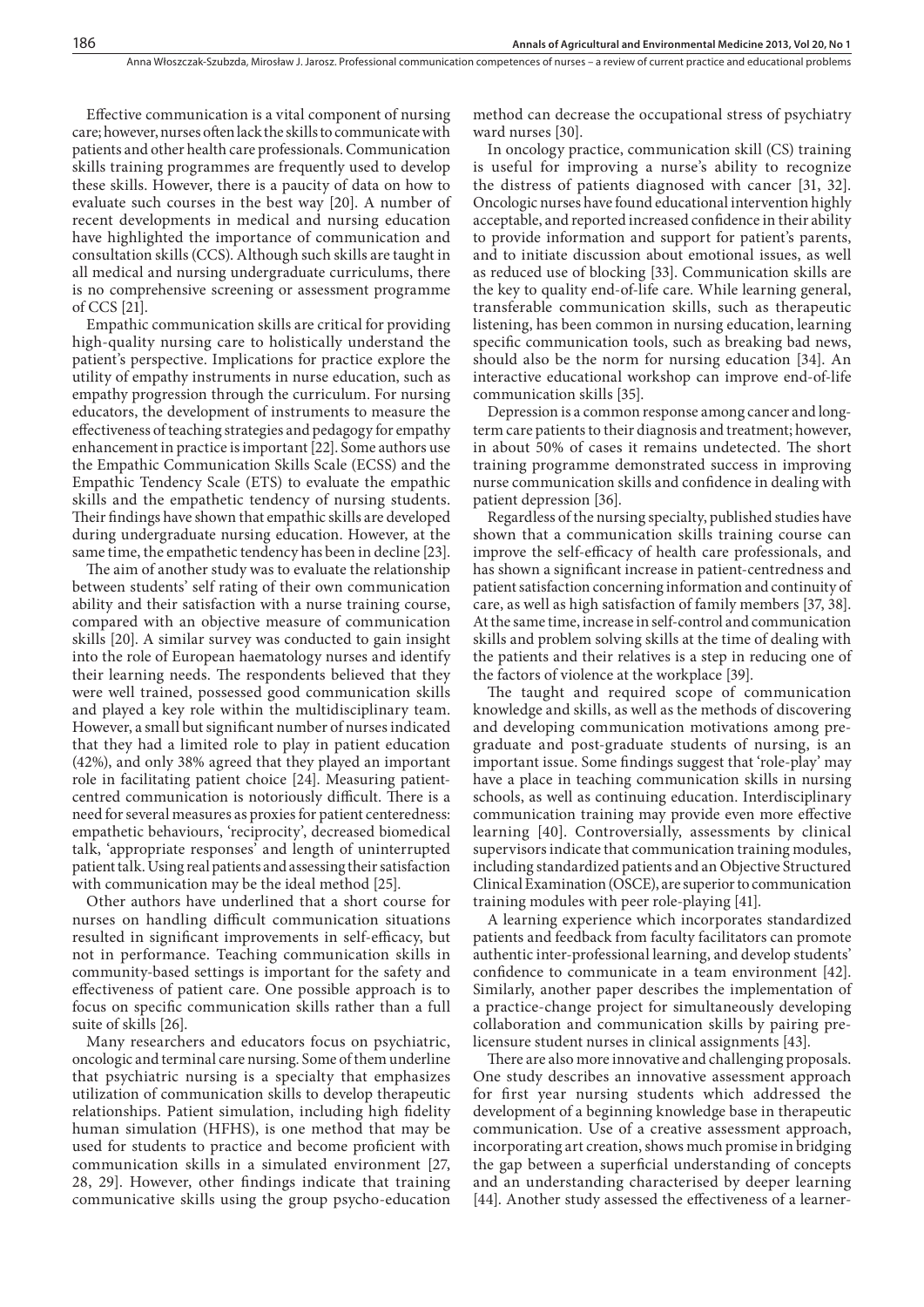centred simulation intervention designed to improve the communication skills of pre-professional sophomore nursing students. An innovative teaching strategy has been evaluated in which communication skills are taught to nursing students by using trained actors who serve as standardized family members in a clinical learning laboratory setting [45].

The central focus of another study was investigation of the effects of the introduction of a new system of formative assessment on students' perceptions of their communication skills, by recruiting patients to assess the student who provided their treatment on that day. The students who were interviewed all stated that they were comfortable with the patients assessing them, and for some it made them feel more confident. Some students were surprised by the marks that the patients gave on some aspects of their communication, particularly pertaining to maintaining eye contact [46].

## **Conclusions**

The presented review of works concerning professional nursing communication competences indicate that the efficiency of shaping communication competences among students of nursing, based on standard education within the scope of psychology and psychotherapy, is relatively low. Knowledge obtained in the area of psychology and psychotherapy is not spontaneously translated into the anticipated communication competences while practicing the occupation.

There are many methods of shaping and evaluating professional nursing communication. Most of the reviewed results indicate the necessity to systematically supplement knowledge and skills, both among student nurses and occupationally active nurses. However, one should be aware of the systemic, organizational and cultural differences which may considerably limit the scope of information exchange in such a sphere so sensitive to cultural factors as interpersonal communication.

## **References**

- 1. Griffiths J, Speed S, Horne M, Keeley P. 'A caring professional attitude': What service users and carers seek in graduate nurses and the challenge for educators. Nurse Educ Today. 2012; 32(2): 121-127.
- 2. Sturgeon D. 'Have a nice day': consumerism. compassion and health care. Br J Nurs. 2010; 19(16): 1047-1051.
- 3. Robinson KL, Watters S. Bridging the communication gap through implementation of a Patient Navigator program. Pa Nurse. 2010; 65(2): 19-22.
- 4. Anonymous. Pielęgniarka profesjonalna asysta (Nurse Professional assistant). Puls Medycny. Retrieved from: http://www.pulsmedycyny. com.pl/index/archiwum/7012; (access: 2006.05.24) (in Polish).
- 5. Vuori H. Patient satisfaction an attribute or indicator of the quality of care? QRB Qual Rev Bull. 1987; 13: 106-108.
- 6. Prot K, Pałyska M, Anczewska M, Indulska A, Raduj J. Badanie satysfakcji pacjenta w warunkach opieki środowiskowej. Postepy Psychiatr Neurol. 2005; 14(4): 299-304.
- 7. Morreale SP, Spitzberg BH, Barge JK. Human communication: Motivation, knowledge and skills. Belmont, California: Wadsworth Thomson Learning, 2002.
- 8. Matthews G, Zeinder M, Roberts RD. Emotional Intelligence: Science and Myth. Cambridge: MIT Press, 2004.
- 9. Salovey P, Brackett MA, Mayer JD. Emotional Intelligence: Key Readings on the Mayer and Salovey Model. Port Chester, NY: Dude Publishing, 2007.
- 10. Chen RP. Moral imagination in simulation-based communication skills training. Nurs Ethics. 2011; 18(1): 102-111.
- 11. Belcher M, Jones LK. Graduate nurses experience of developing trust in the nurse-patient relationship. Contemp Nurse. 2009; 31(2): 142-152.
- 12. Tropea S. 'Therapeutic emplotment': a new paradigm to explore the interaction between nurses and patients with a long-term illness. J Adv Nurs. 2012; 68(4): 939-947 doi: 10.1111/j.1365- 2648.2011.05847.x.
- 13. Kruijver IP, Kerkstra A, Francke AL, et al. Evaluation of communication training programs in nursing care: a review of the literature. Patient Educ Couns. 2000; 39(1): 29–45.
- 14. Barth J, Lannen P. Efficacy of communication skills training courses in oncology: a systematic review and meta-analysis. Ann Oncol. 2011; 22(5): 1030-1040.
- 15. Sargeant J, MacLeod T, Murray A. An interprofessional approach to teaching communication skills. J Contin Educ Health Prof. 2011; 31(4): 265-267. doi: 10.1002/chp.20139
- 16. Chan Z, Kan C, Lee P, Chan I, Lam J. A systematic review of qualitative studies: patients' experiences of preoperative communication. J Clin Nurs. 2012; 21(5-6): 812-824 doi: 10.1111/j.1365-2702.2011.03942.x.
- 17. Włoszczak-Szubzda A. Kompetencje komunikacyjne personelu medycznego. Badanie stanu oraz ocena potrzeb komunikacyjnych (Communication competencies of medical personnel. Testing and assessment of communication skills). Lublin, Poland: Medical University of Lublin; 2009 (in Polish).
- 18. Włoszczak-Szubzda A, Jarosz MJ. Professional communication competences of nurses. Ann Agric Environ Med. 2012; 19(3): 601-607.
- 19. Radtke JV, Tate JA, Happ MB. Nurses' perceptions of communication training in the ICU. Intensive Crit Care Nurs. 2012; 28(1): 16-25.
- 20. Mullan BA, Kothe EJ. Evaluating a nursing communication skills training course: The relationships between self-rated ability, satisfaction, and actual performance. Nurse Educ Pract. 2010; 10(6): 374-378.
- 21. Ryan CA, Walshe N, Gaffney R, Shanks A, Burgoyne L, Wiskin CM. Using standardized patients to assess communication skills in medical and nursing students. BMC Med Educ. 2010; 17(10): 24.
- 22. McMillan LR, Shannon DM. Psychometric Analysis of the JSPE Nursing Student Version R: Comparison of Senior BSN Students and Medical Students Attitudes toward Empathy in Patient Care. ISRN Nurs. 2011: 726063. Published online 2011 May 11. doi:10.5402/2011/726063
- 23. Ozcan CT, Oflaz F, Sutcu Cicek H. Empathy: the effects of undergraduate nursing education in Turkey. Int Nurs Rev. 2010; 57(4): 493-499 doi: 10.1111/j.1466-7657.2010.00832.x.
- 24. Aerts E, Fliedner M, Redmond K,Walton A. Defining the scope of haematology nursing practice in Europe. Eur J Oncol Nurs. 2010;  $14(1)$ : 55-60.
- 25. Sheldon LK. An evidence-based communication skills training programme for oncology nurses improves patient-centred communication. enhancing empathy. Reassurance and discussion of psychosocial needs. Evid Based Nurs. 2011; 14: 87-88.
- 26. Doyle D, Copeland HL, Bush D, Stein L, Thompson S. A course for nurses to handle difficult communication situations. A randomized controlled trial of impact on self-efficacy and performance. Patient Educ Couns. 2011; 82(1): 100-109.
- 27. Kameg K, Howard VM, Clochesy J, Mitchell AM, Suresky JM. The impact of high fidelity human simulation on self-efficacy of communication skills. Issues Ment Health Nurs. 2010; 31(5): 315-523.
- 28. Kameg K, Mitchell AM, Clochesy J, Howard VM, Suresky J. Communication and human patient simulation in psychiatric nursing. Issues Ment Health Nurs. 2009; 30(8): 503-508.
- 29. Sleeper JA, Thompson C. The use of hi fidelity simulation to enhance nursing students therapeutic communication skills. Int J Nurs Educ Scholarsh. 2008; 5:Article 42.
- 30. Ghazavi Z, Lohrasbi F, Mehrabi T. Effect of communication skill training using group psychoeducation method on the stress level of psychiatry ward nurses. Iran J Nurs Midwifery Res. 2010; 15(Suppl 1): 395-400.
- 31. Fukui S, Ogawa K, Ohtsuka M, Fukui N. Effects of communication skills training on nurses' detection of patients' distress and related factors after cancer diagnosis: a randomized study. Psychooncology. 2009; 18(11): 1156-1164.
- 32. Langewitz W, Heydrich L, Nübling M, Szirt L, Weber H, Grossman P. Swiss Cancer League communication skills training programme for oncology nurses: an evaluation. J Adv Nurs. 2010; 66(10): 2266-2277 doi: 10.1111/j.1365-2648.2010.05386.x.
- 33. Turner J, Clavarino A, Butow P, Yates P, Hargraves M, Connors V, Hausmann S. Enhancing the capacity of oncology nurses to provide supportive care for parents with advanced cancer: evaluation of an educational intervention. Eur J Cancer. 2009; 45(10): 1798-1806.